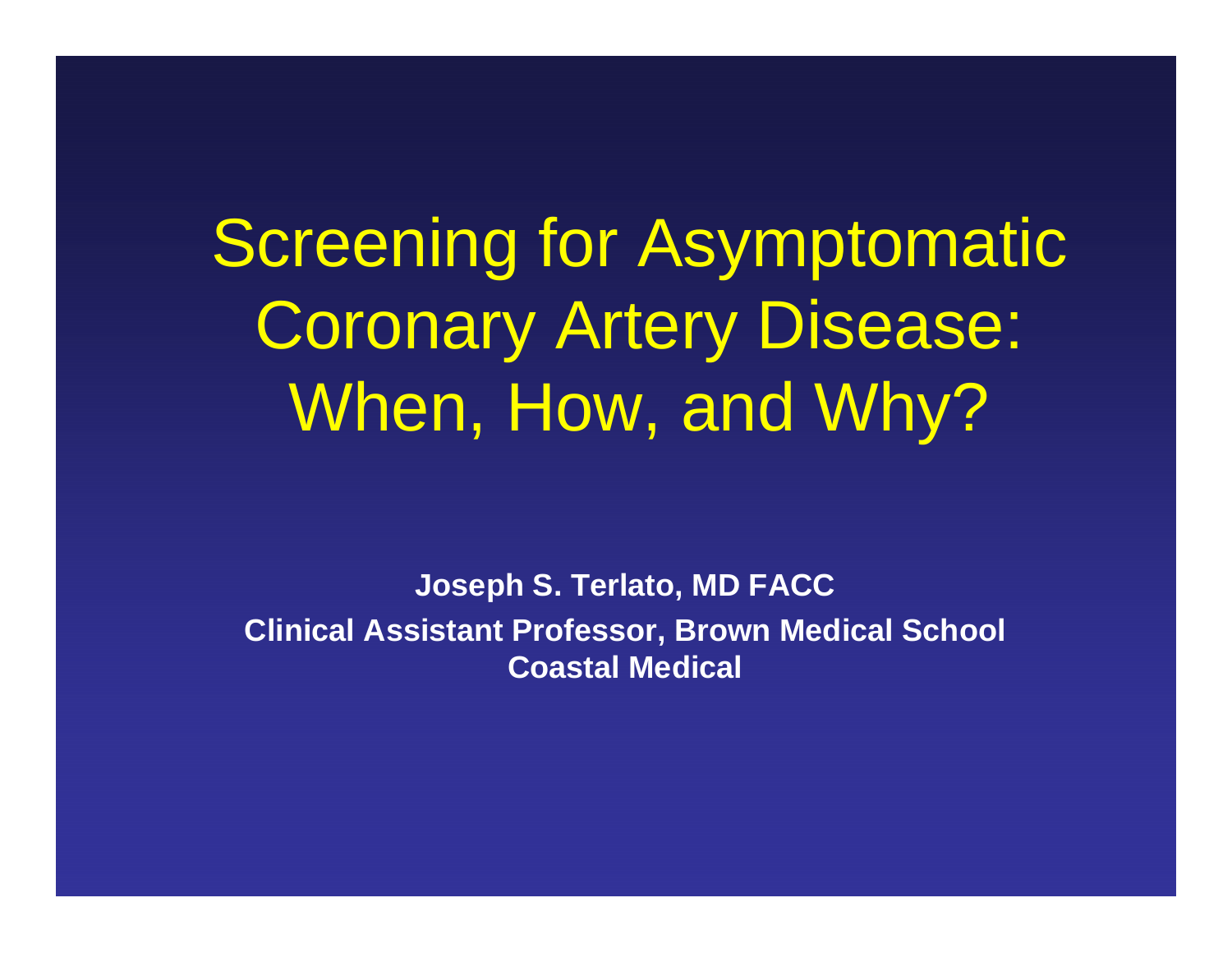### **Definition**

The presence of objective evidence of myocardial ischemic in the absence of chest discomfort or other anginal **equivalents**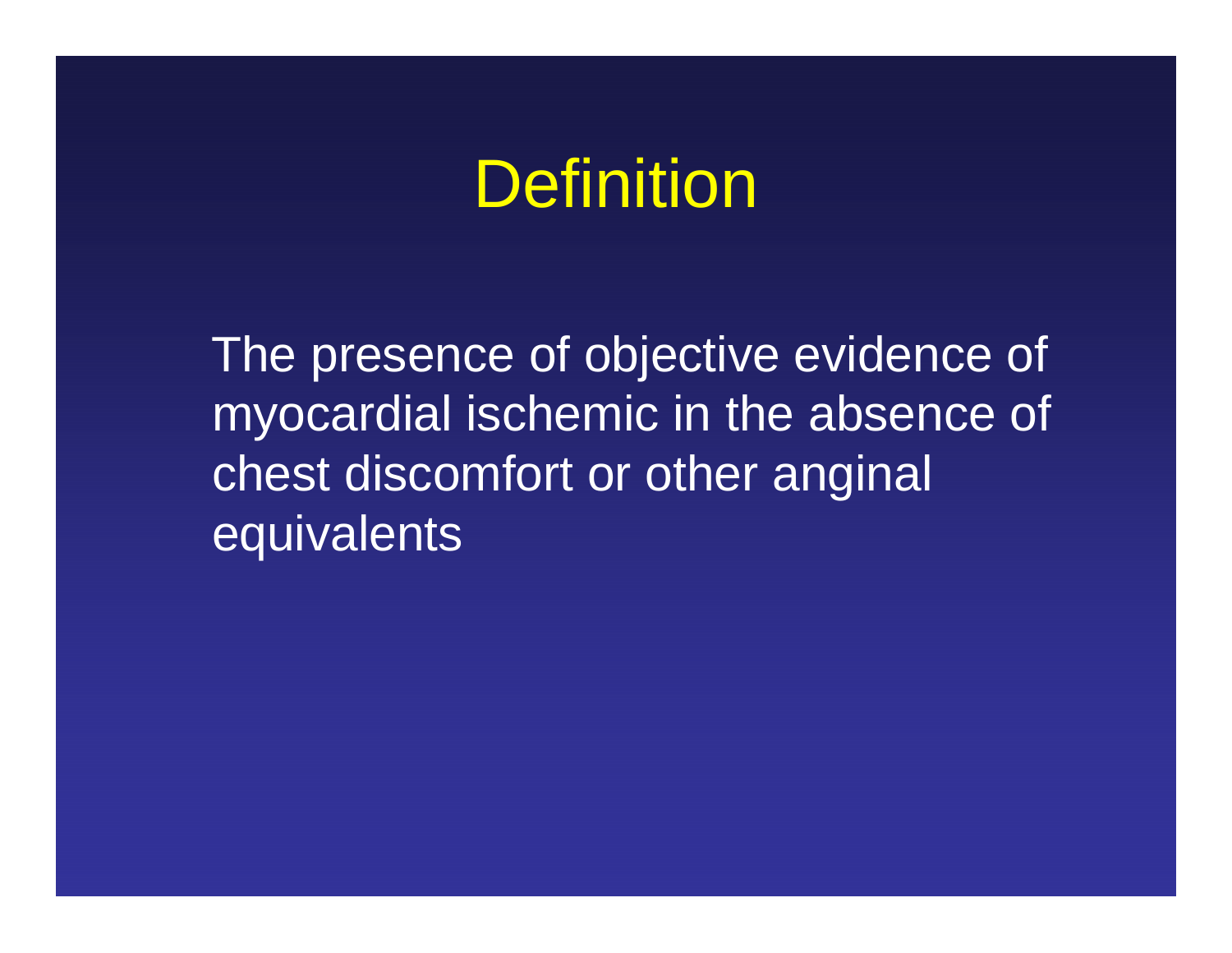## Introduction

- It is the most common manifestation of coronary heart disease
- Greater than 75% of ischemic episodes are silent
- Patients with diabetes, older age, prior MI, or surgical revascularization are particularly susceptible

**Deedwania, Arch Intern Med 1991 151:2373**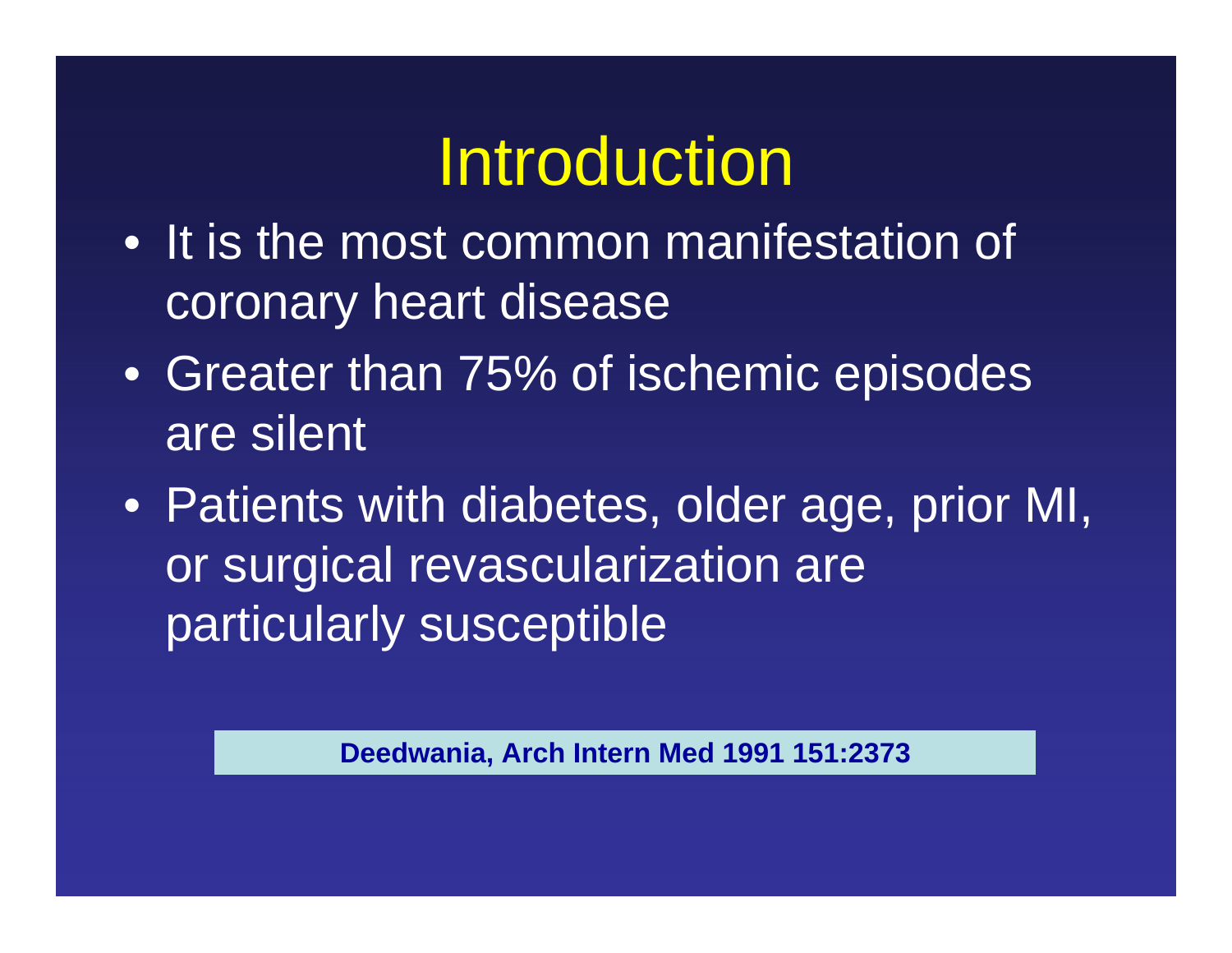### Symptomatic Patients

- 15-20% of patients with prior MI have silent ischemia
- 30-40% of patients with unstable angina have silent ischemia despite aggressive medical treatment

**Gottlieb, JAMA 1988 259:1030**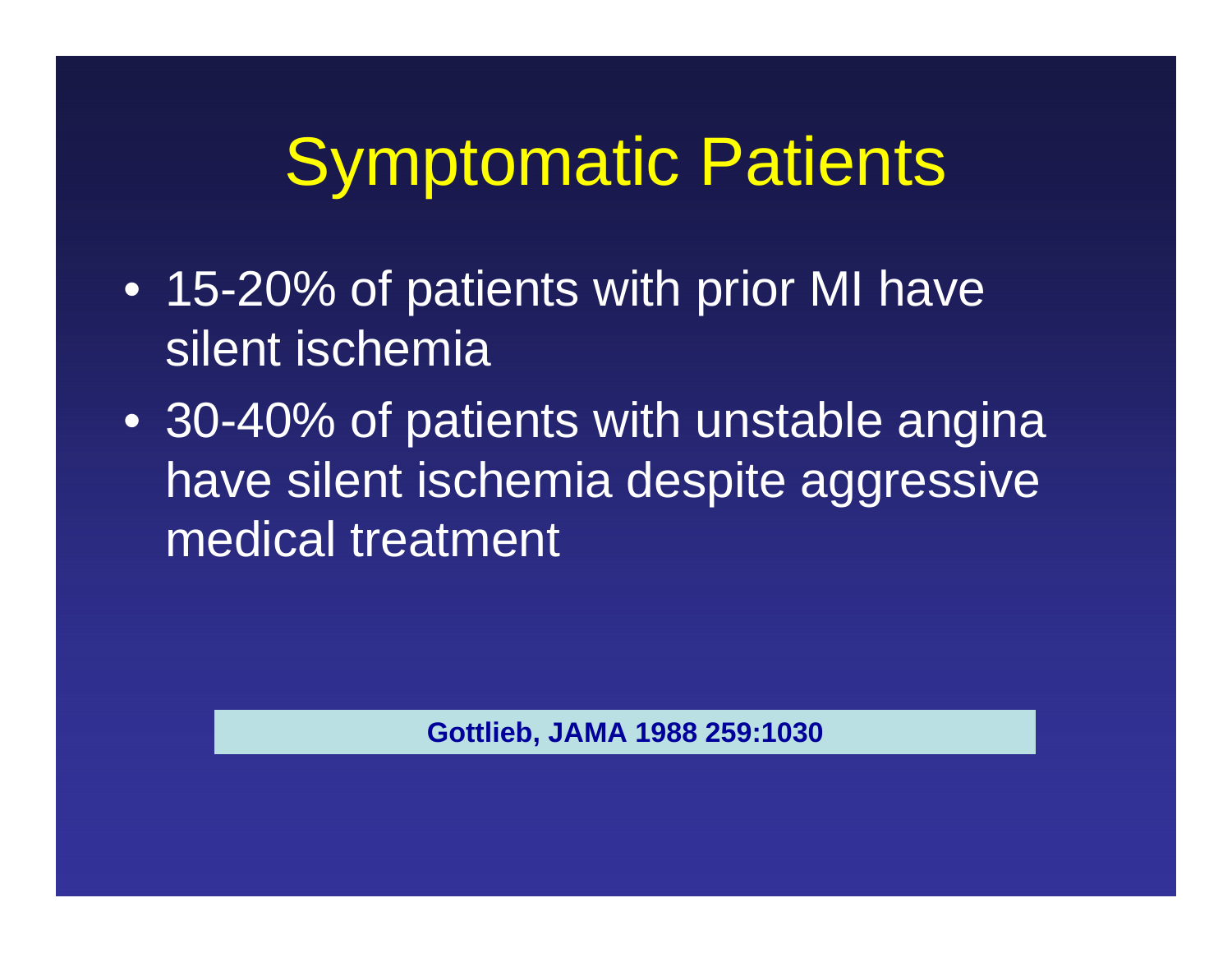# ACIP Study

- $\bullet$  The Asymptomatic Cardiac Ischemia Pilot study showed:
	- 1) Intensive antianginal drug therapy aimed at symptom control does not eliminate silent ischemic episodes
	- 2) Patients with silent ischemia on Holter monitoring have more advanced and multivessel CAD

**Sharaf, Williams, Miele, J Am Coll Cardiol 1997; 29:78**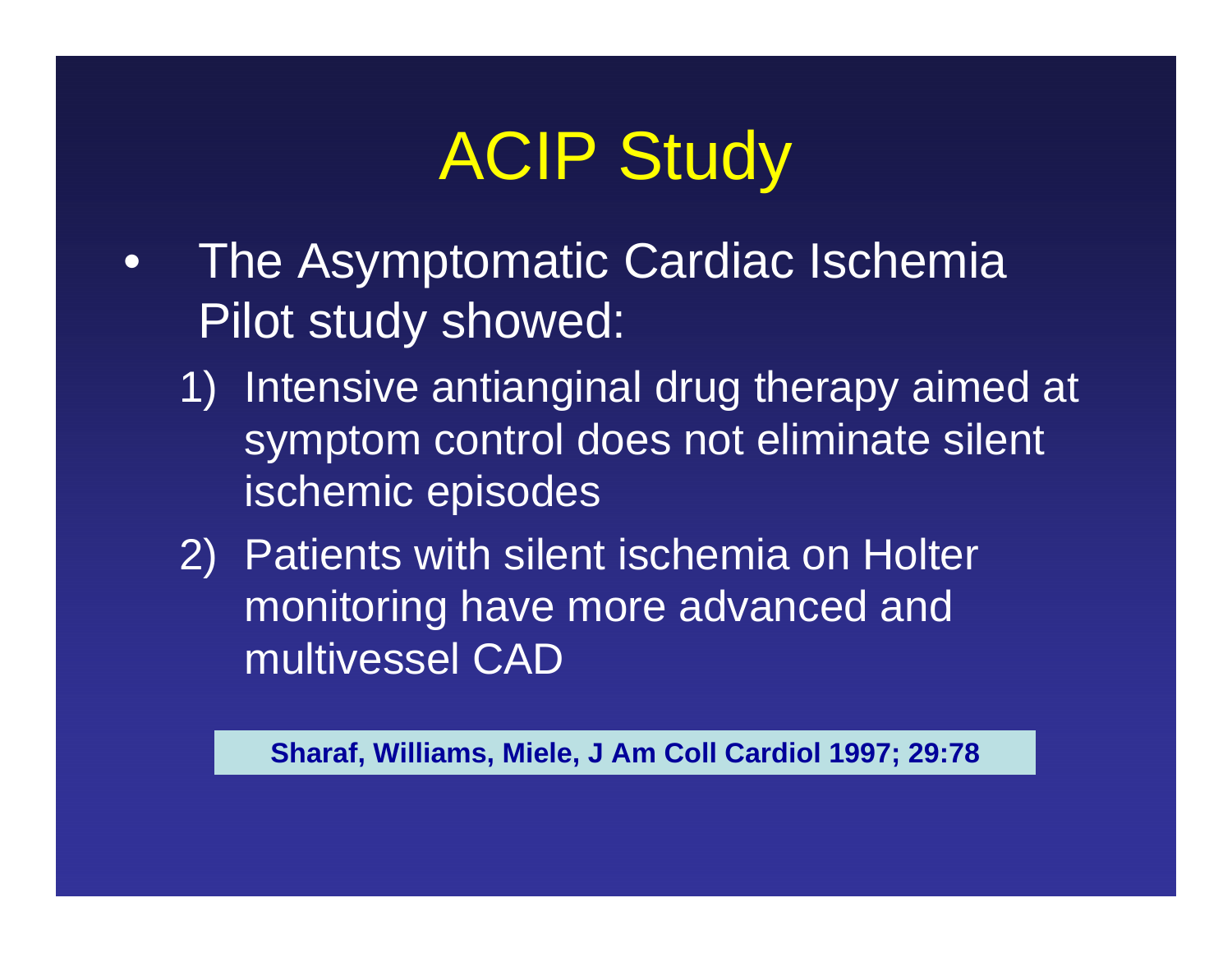### Mechanisms

- Inability to reach pain threshold
- Presence of higher pain threshold
- Higher beta-endorphin levels
- •Defective anginal warning system
- Higher production of anti-inflammatory cytokines

**Mazzone, J Am Coll Cardiol 2001; 38:1895**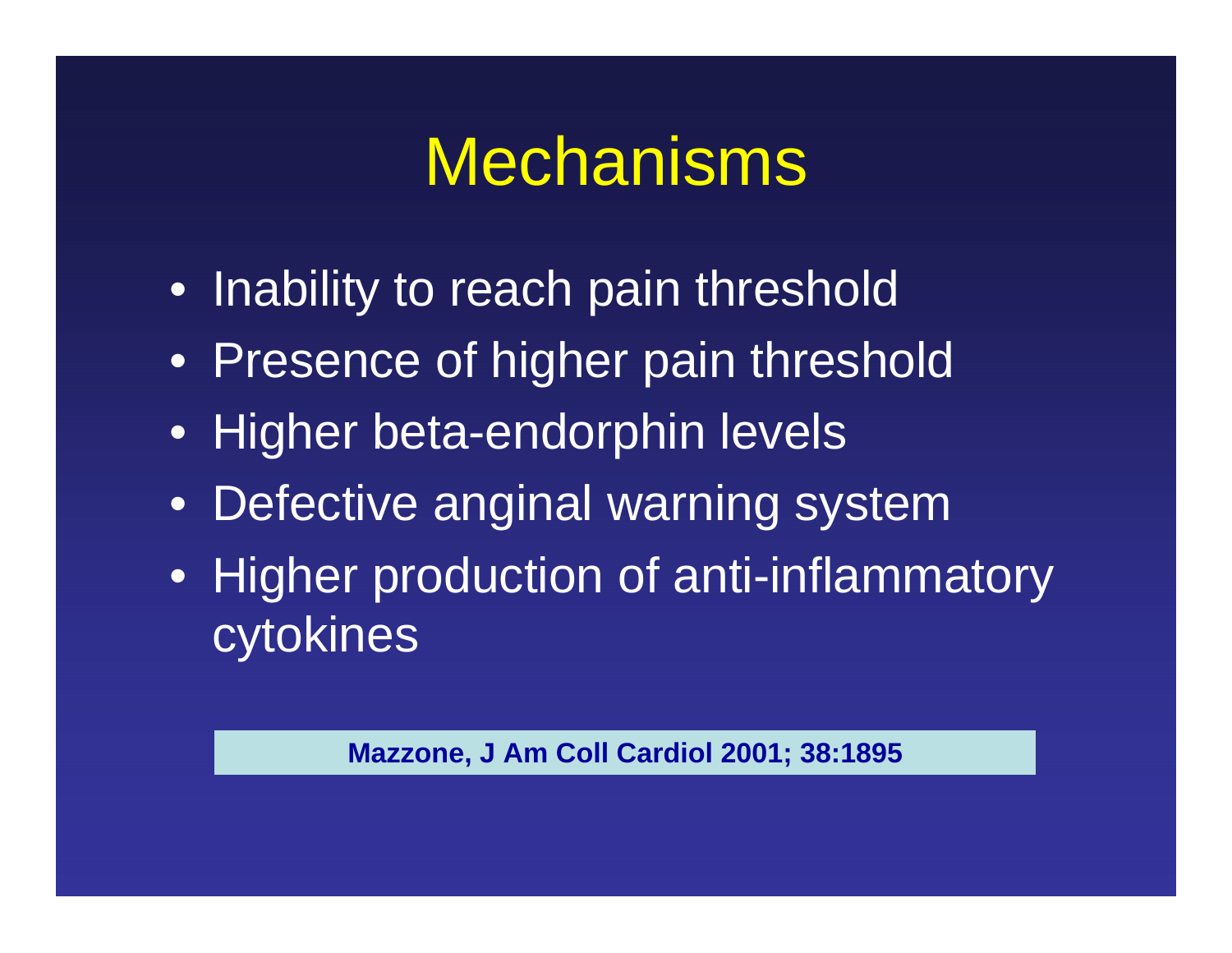# Pathophysiology

- Most episodes are preceded by an increase in oxygen demand
- Only 20-30% are due to reduced coronary flow
- There is a circadian pattern to the episodes
	- This has definite therapeutic implications

**Deedwania, Circulation 1993; 88:328**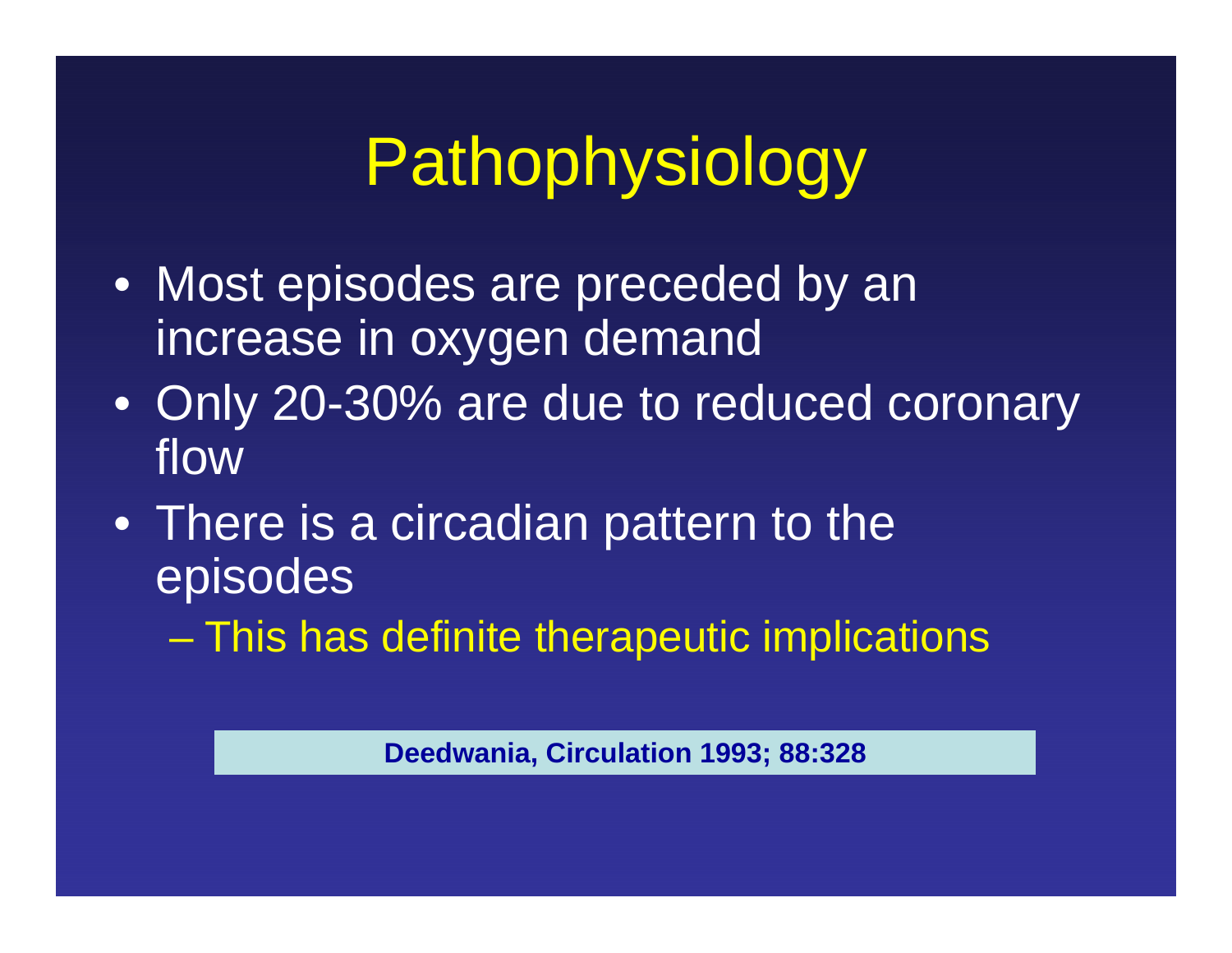## **Screening**

- The rationale for identifying patients with silent ischemia is the association with an increase in coronary risk that may be reversible with appropriate therapy
	- SCD is the initial manifestation in 18% of events
	- ½ SCDs occur without a prior history of CAD

**Ekelund, J Am Coll Cardiol 1989; 14:556**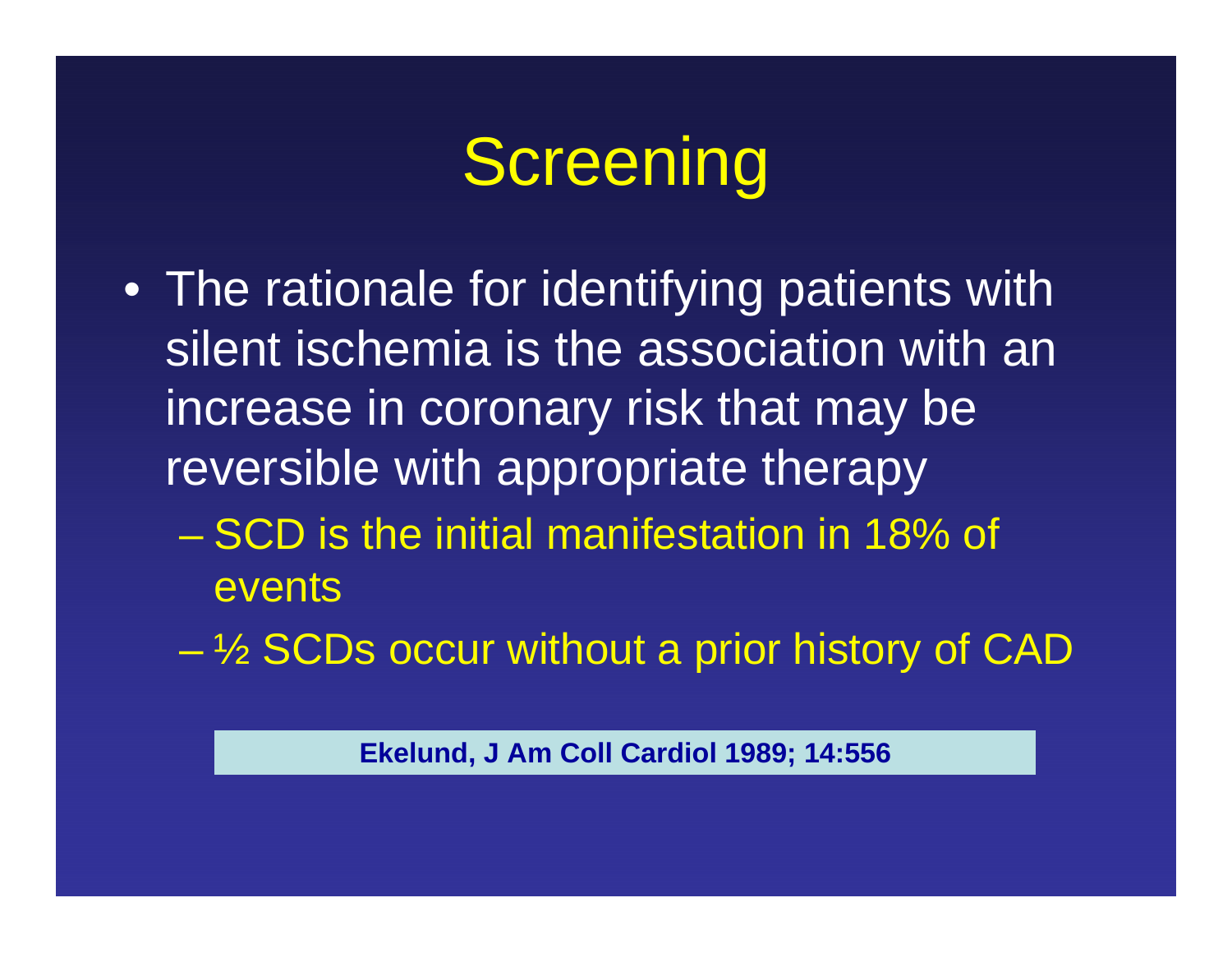## **Groups**

- People with jobs linked to public safety or that require high CV performance
- Men over 40, women over 50, and others with multiple cardiac risk factors prior to vigorous exercise programs
- Patients with diabetes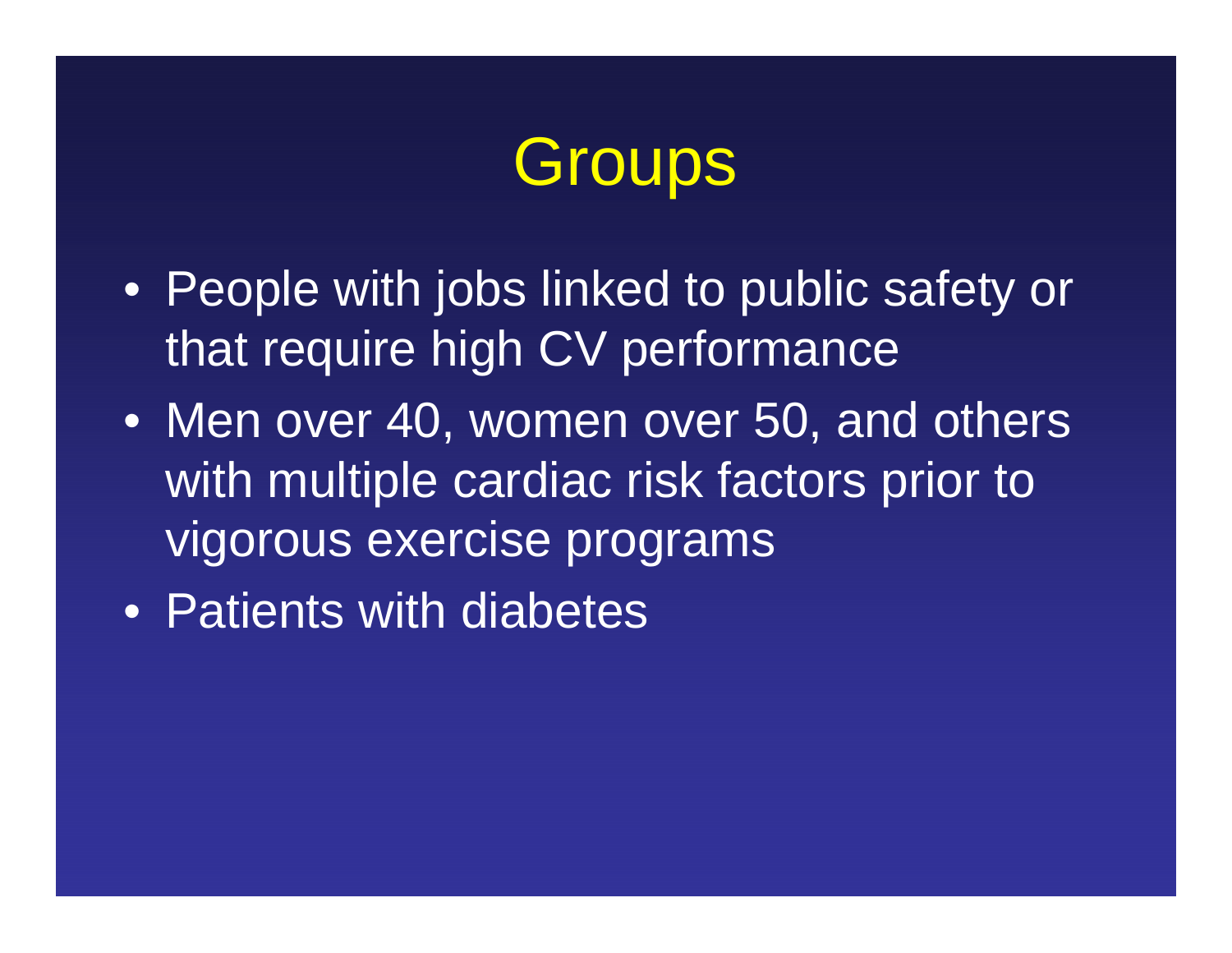### Diagnostic Approach

There is no diagnostic test which is ideal due to the low pretest likelihood of the disease and that the predictive accuracy of any screening test is low

**Juneja, Wasir. Int J Cardiol, 1994; 43:1**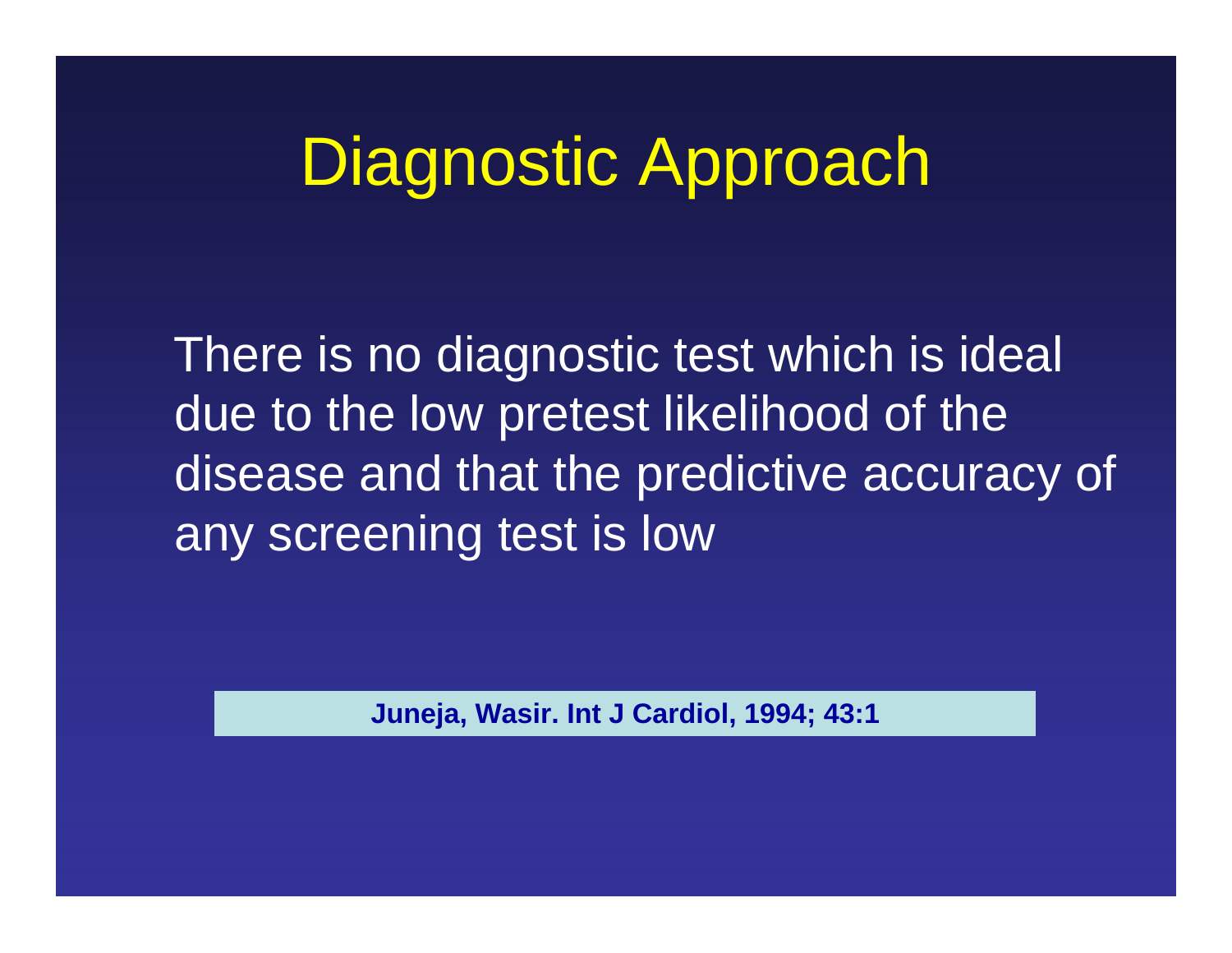### Diagnostic Approach

- ETT and Holter monitoring
- Exercise echo and perfusion imaging to increase sensitivity and specificity
	- Women, abnormal ECG
- Pharmacological stress tests in those that cannot exercise
	- Dobutamine, adenosine, dipyridamole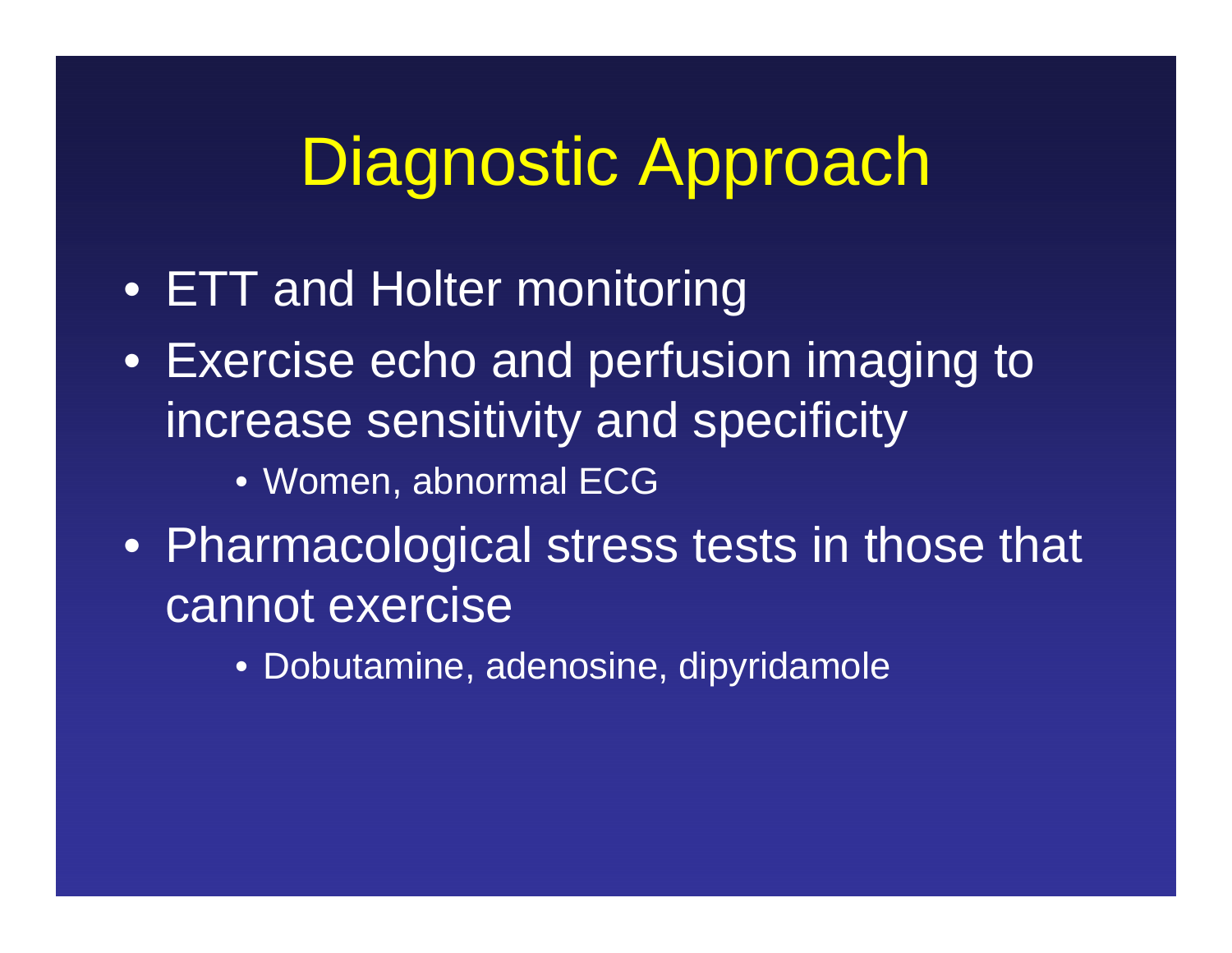### Diagnostic Approach

 $\bullet$ Coronary artery calcification by CT

 $\triangleright$  Highly sensitive and specific

- **≻Concern over radiation dose**
- ▶? whether results translate into patients having silent ischemia

• Cardiac CT angiography Negative predictive value greater than 90%  $\triangleright$ Intermediate risk patients after initial testing

• Coronary angiography not recommended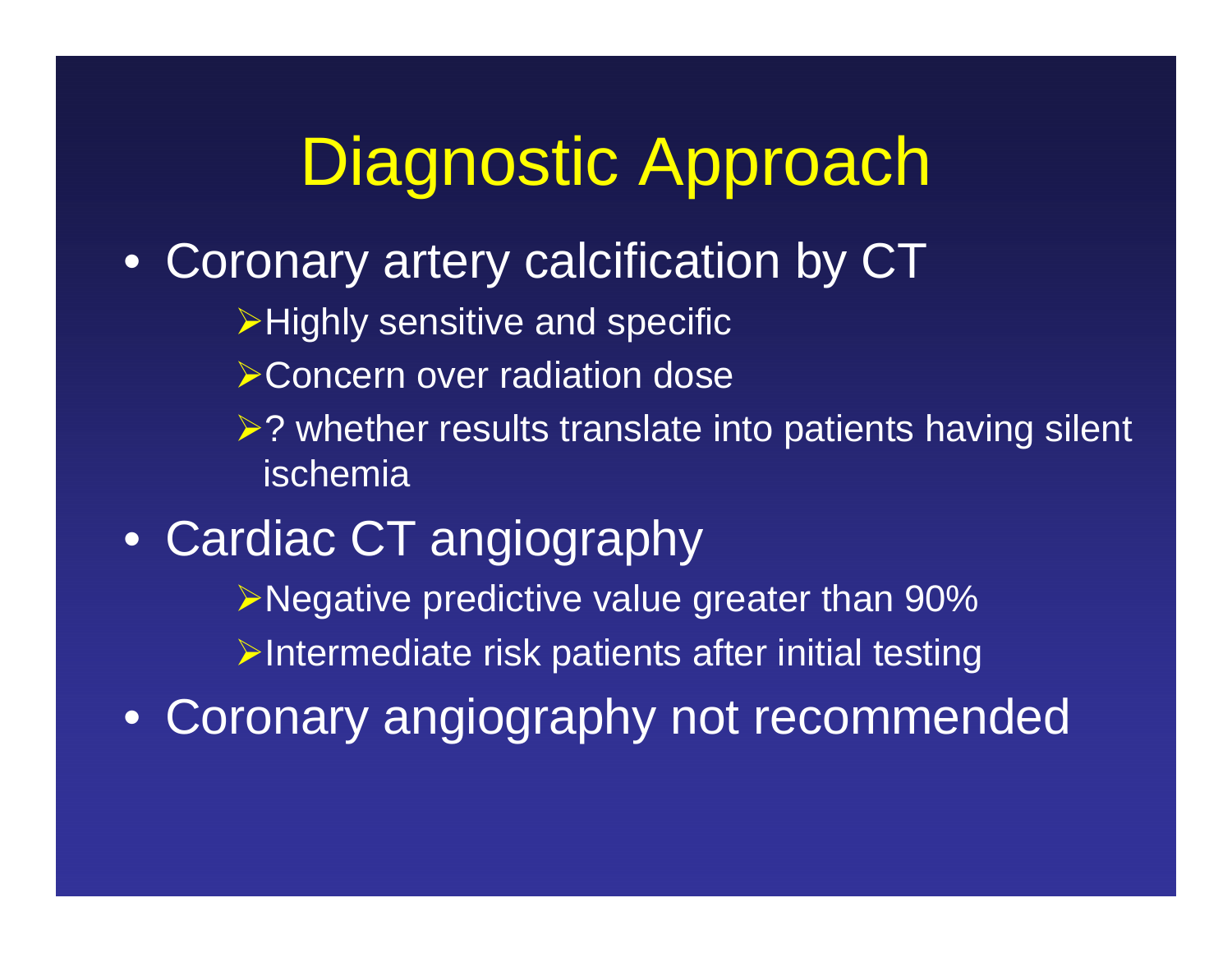# Prognosis

- MRFIT trial found a significant association between exercise induced silent ischemia and mortality
	- Men with exercise induced silent ischemia had a relative risk of 3.4 for cardiac death c/w men without ischemia
- Exercise induced silent ischemia is associated with an increase in mortality and event rate
	- Smoker 5.9 and 3.0x, hyperchol 3.8 and 1.9x, HTN 4.7 and 2.2x

**Laukkanen JA. J Am Coll Cardiol 2001;38:72**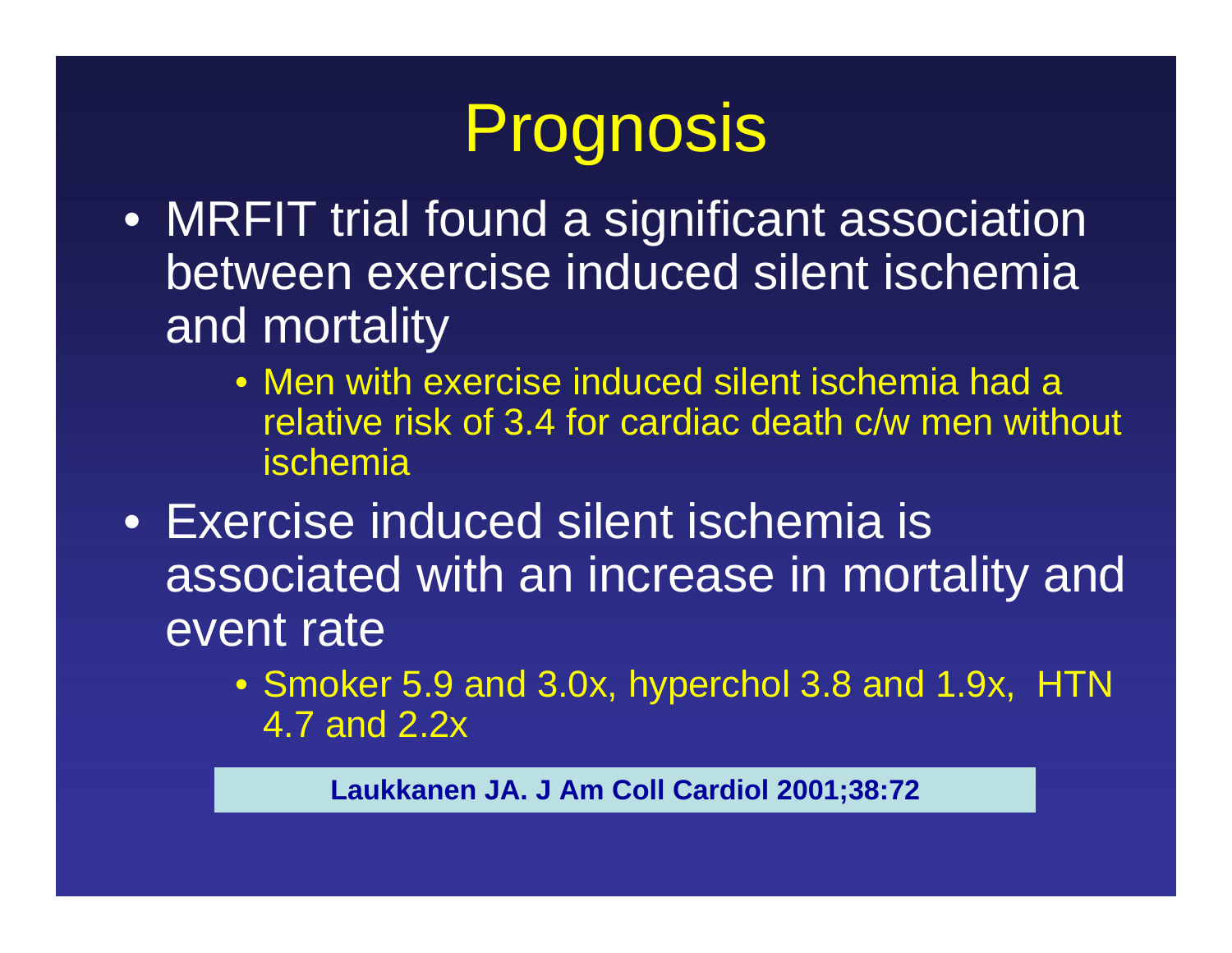# Prognosis

### Heart and Soul Study

- Stress echo in patients with stable CHD
	- 24% ischemia, 17% angina
- Ischemia rather than angina predicts **outcome**
- 1° outcome of MI or CHD death more often in patients with ischemia
	- 21% verses 8% without ischemia
	- Angina did not significantly affect outcome

**Gehi, AK. The Heart and Soul Study. Arch. Intern. Med 2008 168:1423**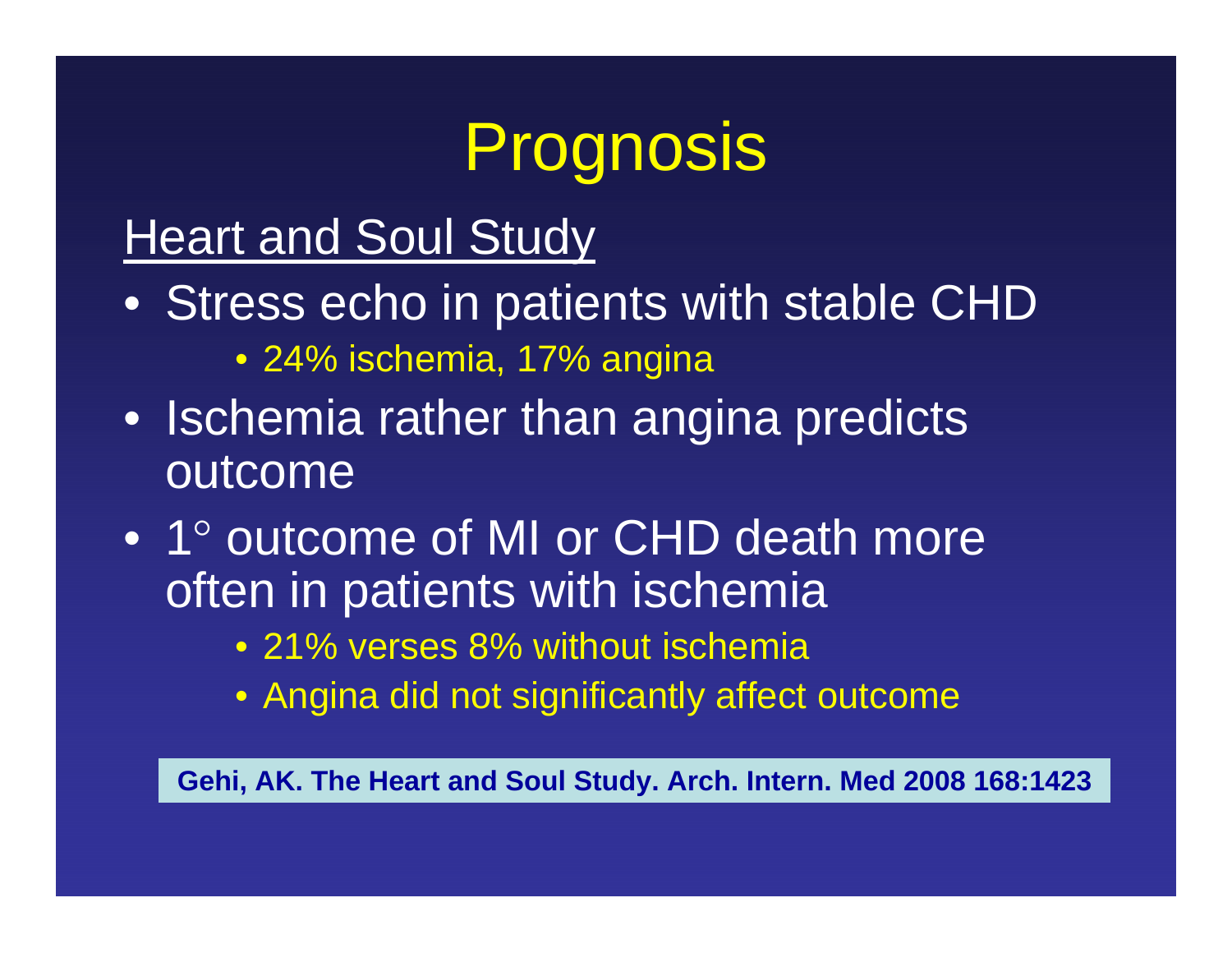## Prognosis

- Silent ischemia after an episode of unstable angina has been associated with an adverse clinical outcome
- Silent ischemia within a few weeks post MI detected by Holter monitoring is associated with a 2-4x cardiac event rate compared with those without ischemia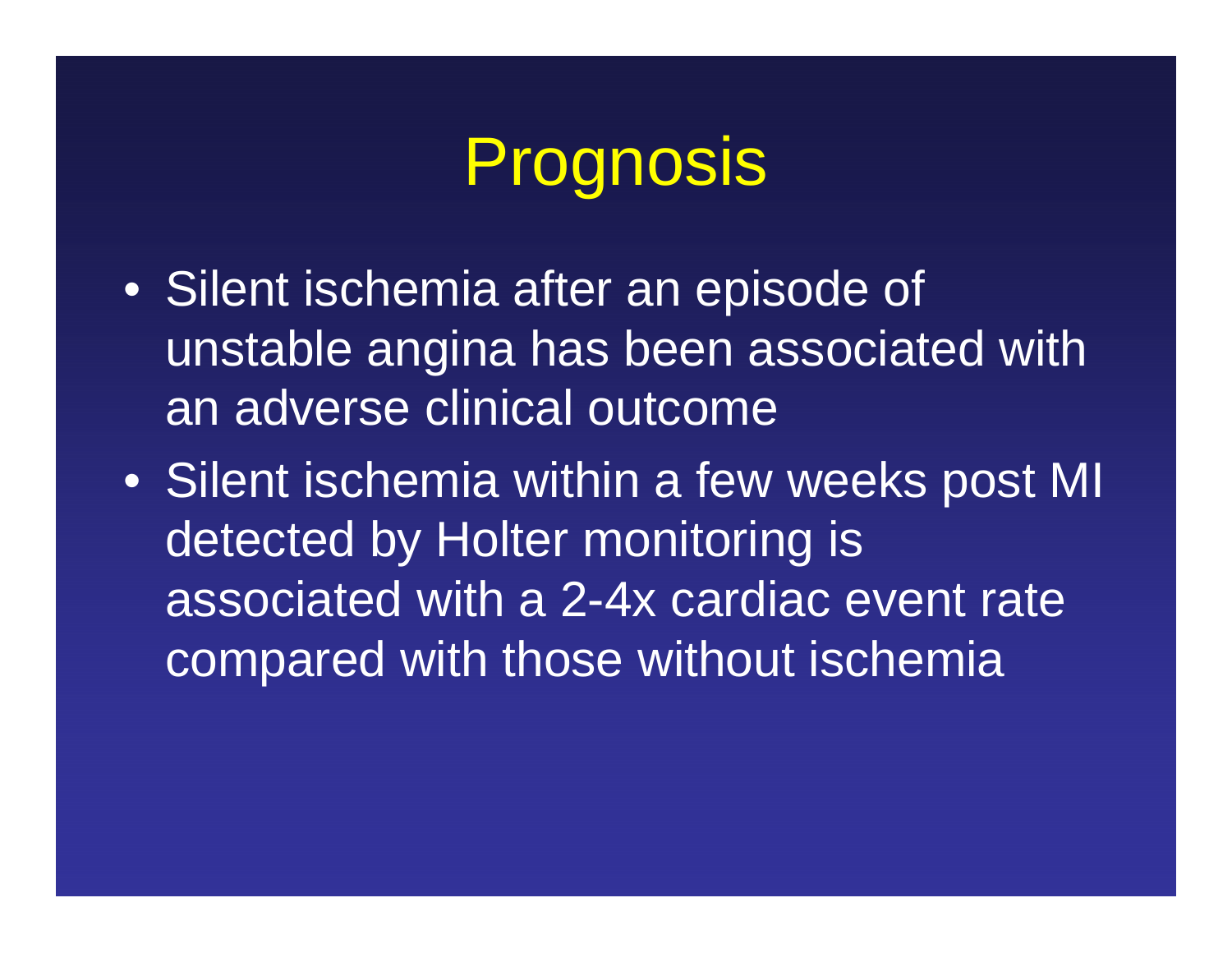### **Treatment**

### Medications

- $\bullet$  β blockers
	- Most effective, used as first line therapy
	- Only med that appears to reduce adverse outcome
	- Evaluate efficacy by repeat Holter testing and titrating dose until ischemia suppressed by  $\geq 50\%$ or max tolerated dose reached

**Pepine, CJ. The Atenolol Silent Ischemia Study. Circulation 1994; 90:762**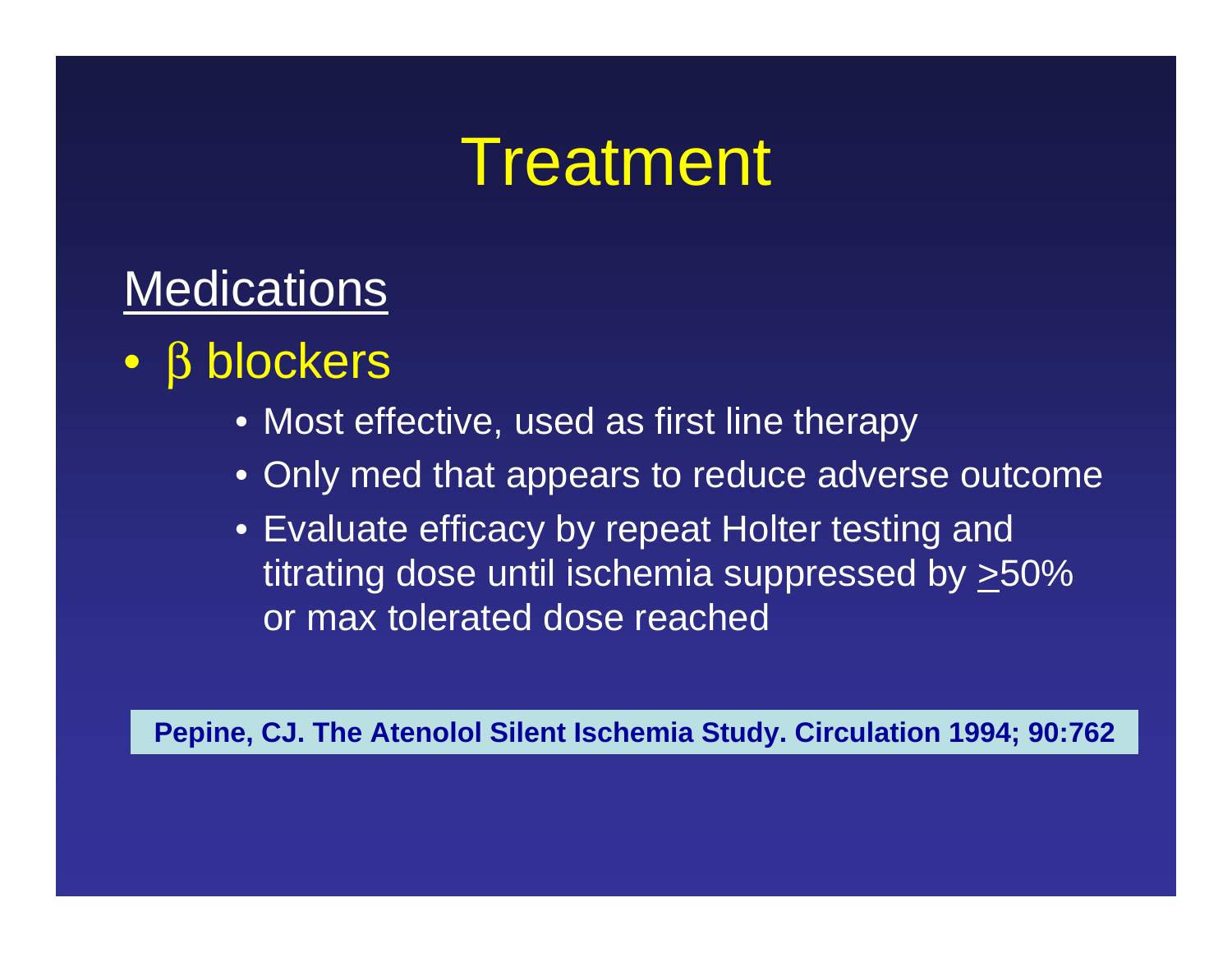### **Treatment**

#### • Calcium channel blockers

- Effective when silent ischemia occurs without an increase in heart rate
- Amlodipine, diltiazem, LA nifedipine

**Deedwonia, PC. Am J Cardiol 1997;80:421**

### • Combo Therapy

- β blockers, calcium channel blockers, nitrates
- When β blocker not effective, dose related side effects, contraindication to β blocker

• Statins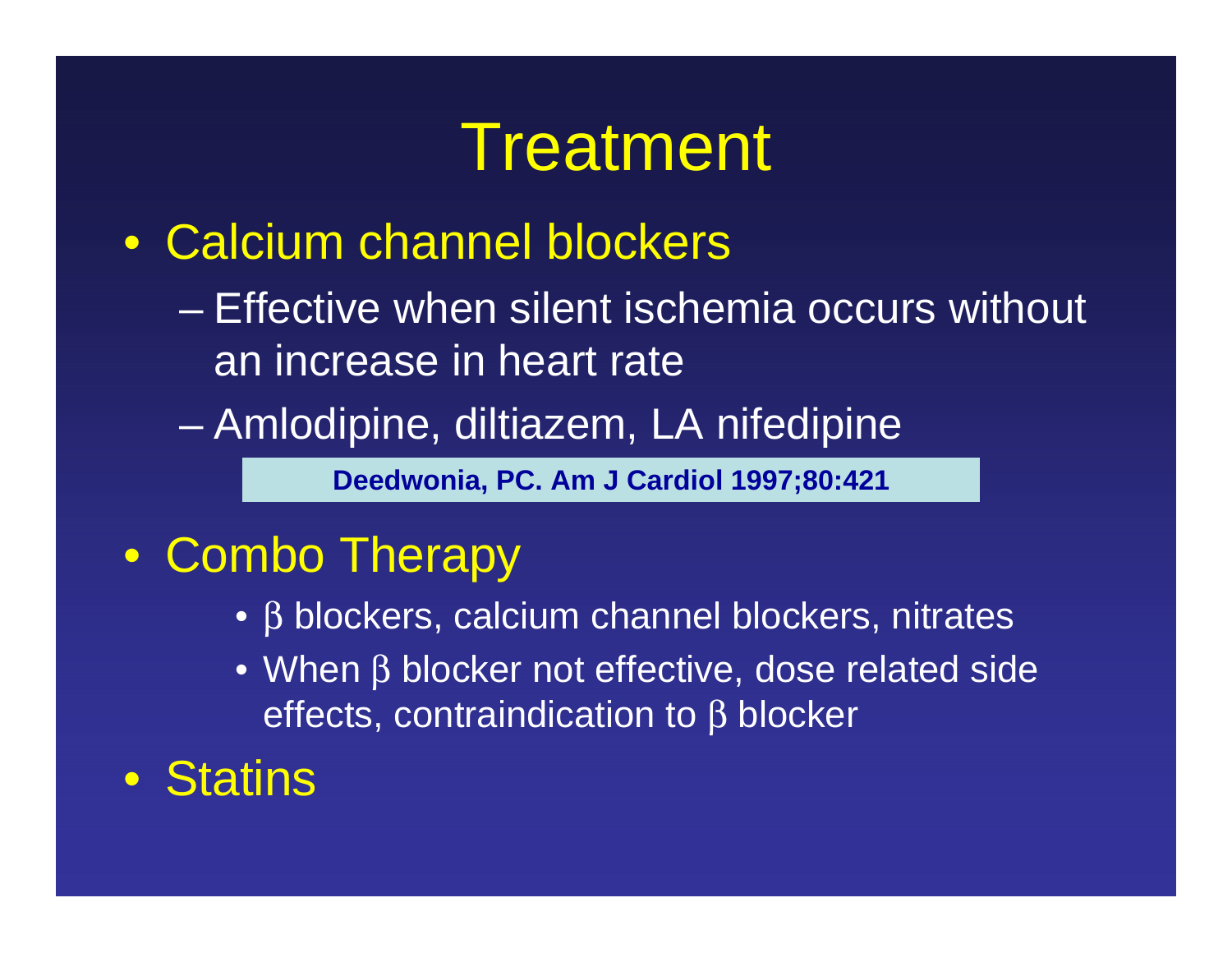### **Treatment**

#### Revascularization

- There is limited dated evaluating the efficacy of coronary revascularization in the treatment of silent ischemia
- Available data suggest that revascularization may improve patient outcomes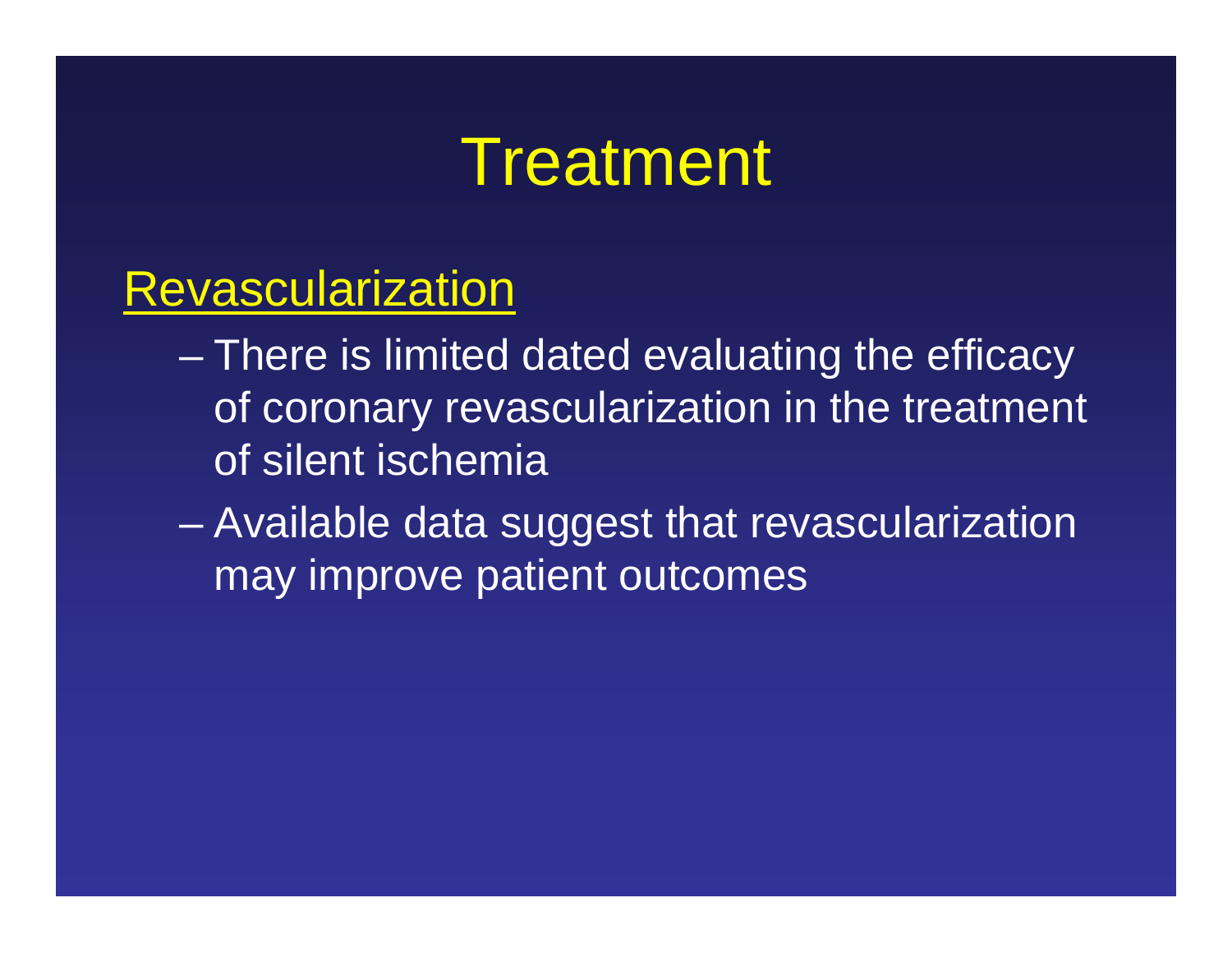## Treatment Approach

- 1. Patients with mild ischemia can be continued on medical therapy alone, but patient selection is important
- 2. Coronary angiography followed by PCI or CABG is performed for patients with noninvasive evidence of moderate to large regions of myocardium at risk

**2005 ACC/AHA guideline update JACC 2006**